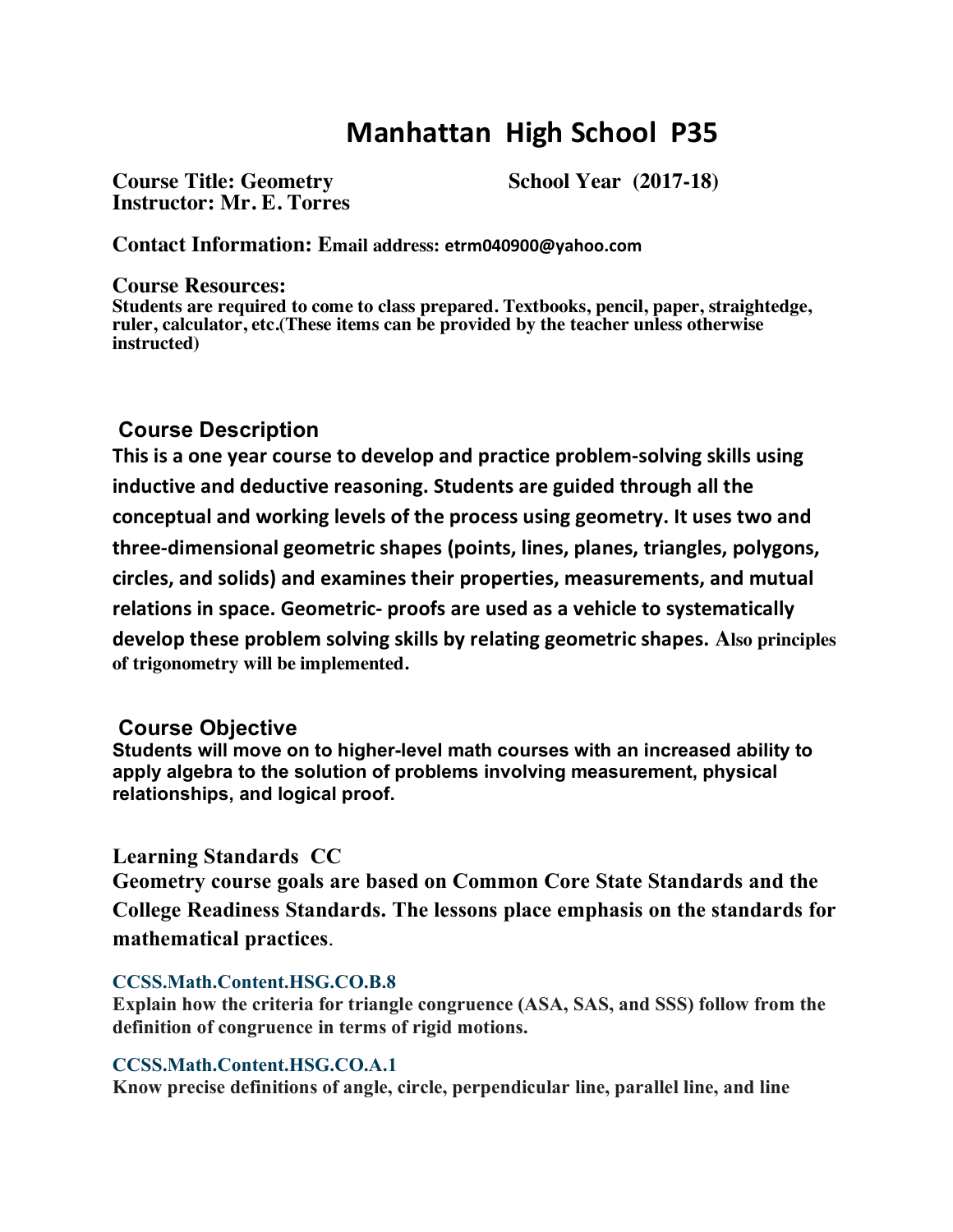**segment, based on the undefined notions of point, line, distance along a line, and distance around a circular arc.**

**Term 1: September – January**

**Chapter 1: - Transformations ( Introduction to rigid transformations, Translations, Rotations, Reflections, and Dilations )**

**Chapter 2: - Congruence ( Transformations and Congruence, Triangle Congruence, Theorems Concerning Triangle Properties, Proofs of General Theorems that use Triangle Congruence, and Constructing Bisectors of Lines and Angles ).**

**Chapter 3: - Similarity ( Definition of Similarity, Introduction to Triangle Similarity, Solving Similar Triangles, Angle Bisector Theorem, and Solving Problems with Similar and Congruent Triangles ).**

**Chapter 4: - Right Triangles and Trigonometry ( Pythagorean Theorem, Pythagorean Theorem Proofs, Special Right Triangles, Introduction to Trigonometry Ratios, eg., sine, cosine, and tangent, Law of Sines and Cosines, and Solving General Triangles ).**

**Term 2: February – June**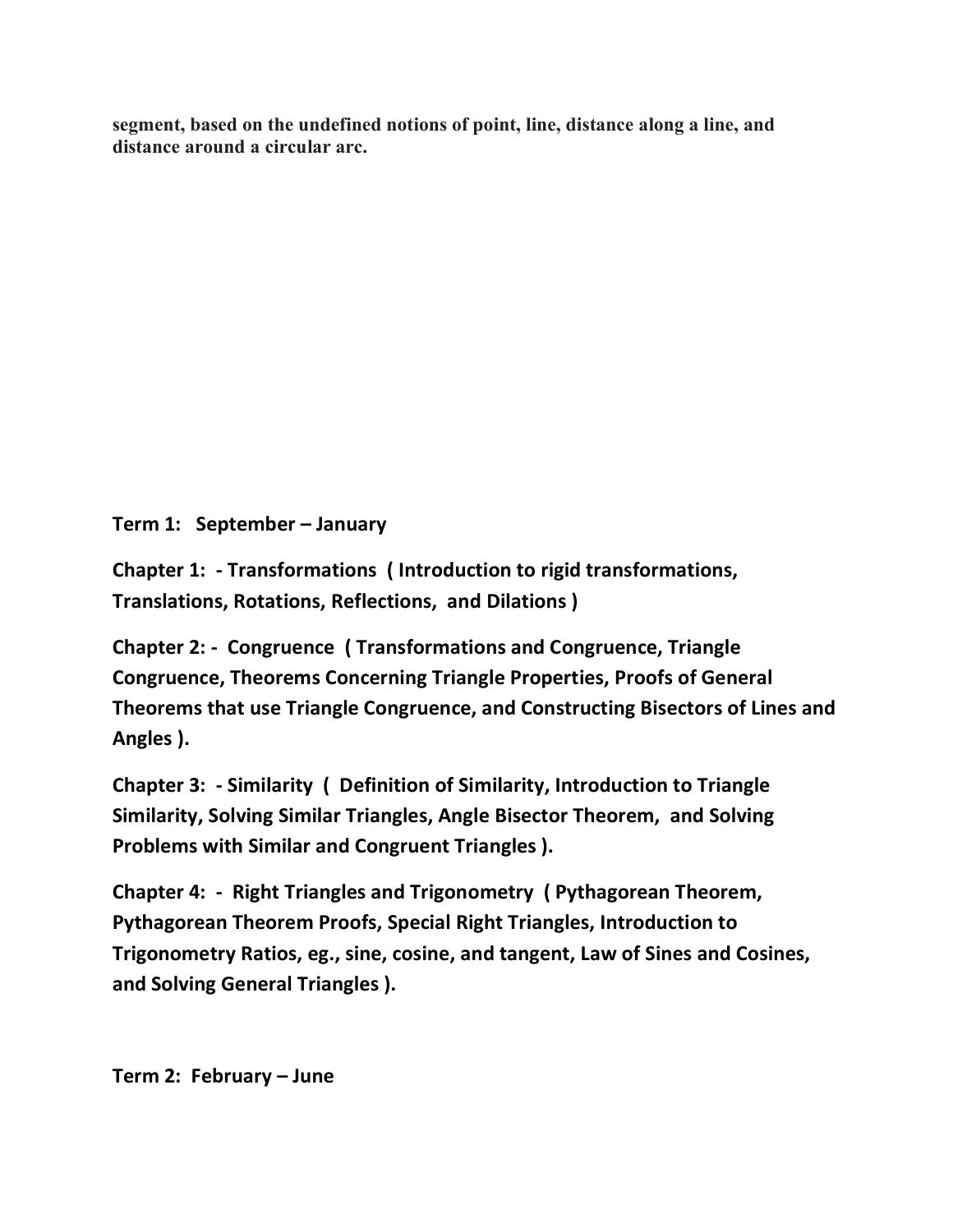**Chapter 5: - Solid Geometry ( Solid Geometry Introduction, Density, Volume and Surface Area of Prisms, Cubes, Cones, Pyramids, Spheres, and Cylinders, and Density word problems ).**

**Chapter 6: - Analytic Geometry ( Distance and Midpoint, Dividing Line Segments, Problem Solving with Distance on the Coordinate Plane of Polygons such as area of trapezoid and rhombus, Coordinate Plane Word Problems Polygons ).**

**Chapter 7: - Circles ( Circles Basics, Arc Measure, Arc length, Introduction to Radians, Sectors, Inscribed Shapes Problem Solving, Properties of Tangents Area of inscribed Triangle, Standard Equation of a Circle, Expanded Equation of a Circle, Constructing Regular Polygons Inscribed in Circles, Constructing Circumcircles and Incircles, and Constructing a Line Tangent to a Circle ).**

| <b>Classwork and Behavior</b>       | 25% |
|-------------------------------------|-----|
| Quiz                                | 15% |
| <i>*</i> Test                       | 15% |
| <b>Mid-term/Semester Finals</b>     | 15% |
| <b>Projects/Special Assignments</b> | 15% |
| <b>Homework</b>                     | 10% |
| <b>Binder/Notebooks</b>             | 5%  |

 **Evaluation Policy (Grade weighting)**

**Class Discipline Procedure:**